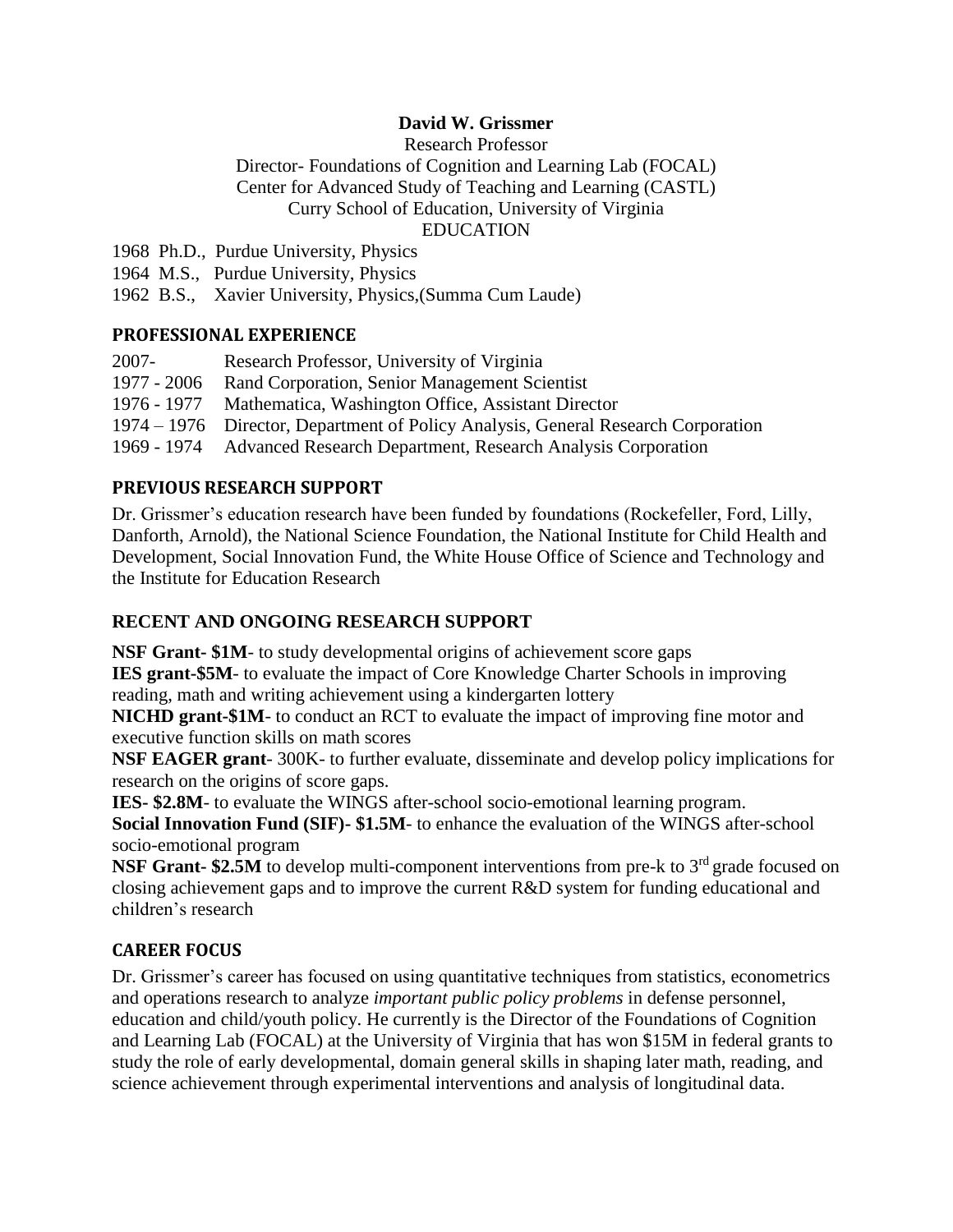#### **PUBLICATIONS**

Grissmer, David W., (2017), A guide to incorporating multiple methods in randomized controlled trials to assess intervention effects."Washington, DC: American Psychological Association

Kim, H., Duran, C. A., Cameron, C. E., & Grissmer, D. (2017). Developmental relations among motor and cognitive processes and mathematics skills. *Child Development*.

Cameron, C. E., Cottone, E. A., Murrah, W. M., & Grissmer, D. W. (2016). How are motor skills linked to children's school performance and academic achievement?, *Child Development Perspectives*, *10*(2), 93-98.

Byers, A. I., Cameron, C. E., Ko, M., LoCasale-Crouch, J., & Grissmer, D. W. (2016). What Preschool Classroom Experiences Are Associated With Whether Children Improve in Visuomotor Integration? *Early Education and Development*, *27*(7), 976-1003.

Kim, H., Byers, A. I., Cameron, C. E., Brock, L. L., Cottone, E. A., & Grissmer, D. W. (2016). Unique contributions of attentional control and visuomotor integration on concurrent teacher-reported classroom functioning in early elementary students. *Early Childhood Research Quarterly*, *36*, 379-390.

Cameron, C. E., Brock, L. L., Hatfield, B. E., Cottone, E. A., Rubinstein, E., LoCasale-Crouch, J., & Grissmer, D. W. (2015). Visuomotor integration and inhibitory control compensate for each other in school readiness. *Developmental psychology*, *51*(11), 1529.

Kim, H., Byers, A., Cameron, C. E., Brock, L. L., Cottone, E. A., & Grissmer, D. W**.** (2016). Unique contributions of attentional control and visuomotor integration on concurrent teacher-reported classroom functioning in early elementary students. *Early Childhood Research Quarterly, 36,* 379-390.

Cameron, C. E., Brock, L. B., Hatfield, B., Cottone, E. A. Rubinstein, E., Grissmer, D. W**.** (2015). Visuomotor Integration and Inhibitory Control Compensate For Each Other in School Readiness, *Developmental Psychology*,

Cameron, C. E., Grimm, K. J., \*Steele, J. S., Castro-Schilo, L., & Grissmer, D. W**.** (2015). Nonlinear Gompertz curve models of achievement gaps in mathematics and reading. *Journal of Educational Psychology*

Kim, H., Schmidt, K. M., Murrah, W. M., Cameron, C. E., & Grissmer, D. W**.**(2015). A Rasch analysis of the KeyMath-3 Diagnostic Assessment. *Journal of Applied Measurement*, *16*(4), 365-378.

Kim, H., Murrah, W. H., Cameron, C. E., Brock, L. L., Cottone, E. A., & Grissmer, D. (2014). Psychometric properties of the teacher-reported Motor Skills Rating Scale. *Journal of Psychoeducational Assessment*.

Grissmer, D. W., Ober, D. & Beekman, J. (2014). Focusing on short-term achievement gains fails to produce long-term gains. *Education Policy Analysis Archives*, 22, 5.

Ottmar, E. R., Konold, T. R., Berry, R. Q., Grissmer, D. W**.**, & Cameron, C. (2014). Evaluating the Structure of the mathematics teacher questionnaire: A measure of exposure to mathematics instructional practices and content. *Learning Environments Research*, 17(1), 127-138.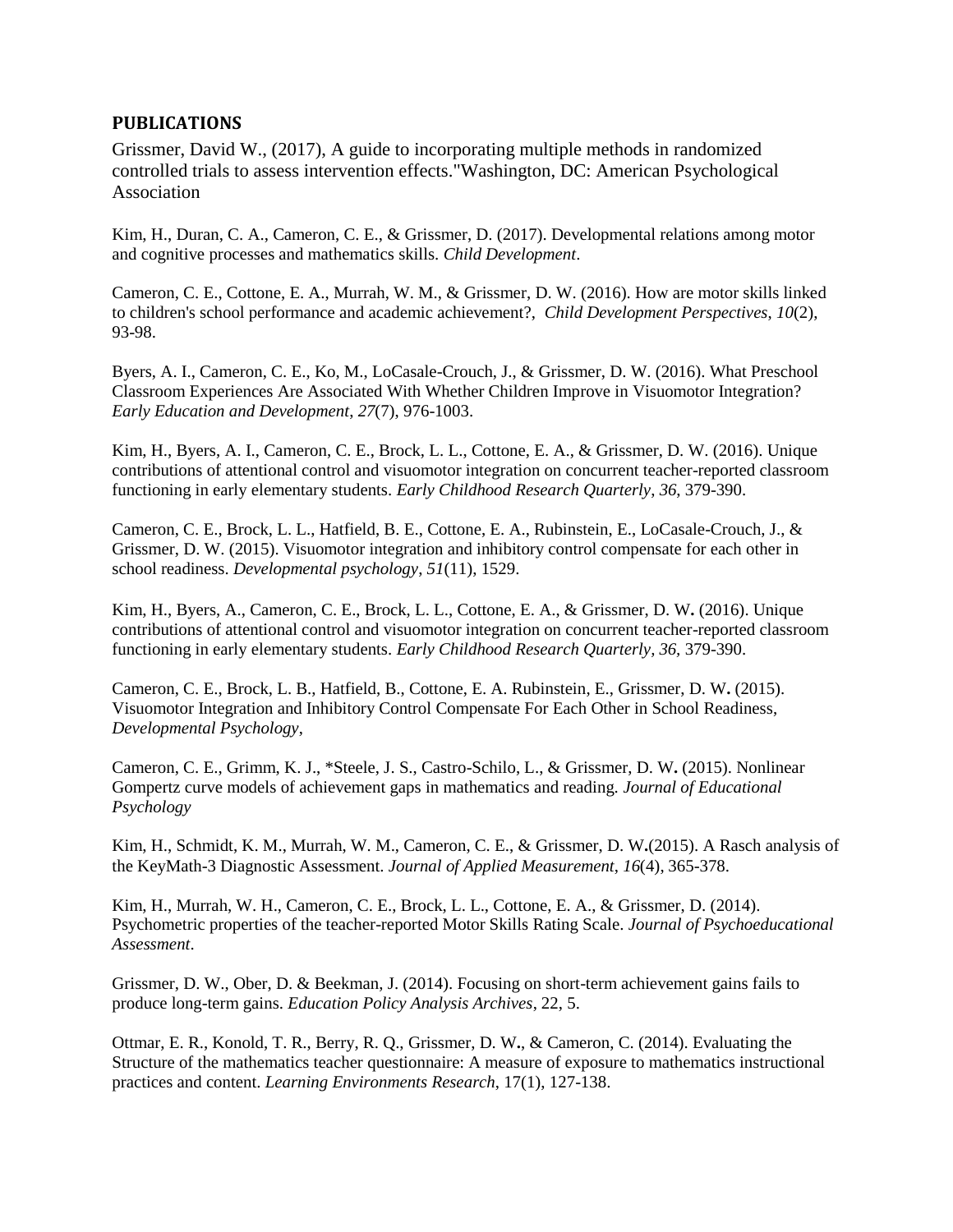Ottmar, E. R., Berry, R. Q., Cameron, C., Konold, T. R., & Grissmer, D. W. (2013). Increasing equity and achievement in fifth grade mathematics: The contribution of content exposure. *School Science and Mathematics, 113(7), 345-355.*

Potter, D., Mashburn, A., Grissmer, D., (2013) The Family, Neuroscience, and Academic Skills: An Interdisciplinary Account of Social Class Gaps in Children's Test Scores, *Social Science Research,* 42(2), 446-464.

Baker, C. E., Cameron, C. E., Rimm-Kaufman, S. E., & Grissmer, D. W. (2012). Family and sociodemographic predictors of school readiness in African American boys*. Early Education & Development,* 23(6), 833-854.

Cameron, C. E., Brock**,** L. L., Murrah, W. M., Bell, L., Worzalla, S., Grissmer, D. W**.**, & Morrison, F. J. (2012). Fine motor skills and executive function both contribute to kindergarten achievement. *Child Development, 83, 1229-1244.*

Cameron, C. E., Chen, W-B., Cottone, E., Blodgett, J., Mashburn, A. J., Brock, L. L., & Grissmer, D. W. (2012). Preliminary validation of the Motor Skills Rating Scale. *Journal of Psychoeducational Assessment, 30, 555-556.*

Fitzpatrick, M. D., Grissmer, D. W**.**, & Hastedt, S. (2011). What a difference a day makes: Estimating daily learning gains during kindergarten and first grade using a natural experiment. *Economics of Education Review, 30*(2), 269-279.

Grissmer, D. W**.**, Grimm, K. J., Aiyer, S. M., Murrah, W. M., & Steele, J. S. (2010). Fine motor skills and early comprehension of the world: Two new school readiness indicators. *Developmental Psychology, 46*(5), 1008-1017.

Demmert, William G., D. Grissmer and J. Towner*,* (2006). A Review and Analysis of the Research on Native American Students. *Journal of American Indian Education - Special Edition*, 45(3).

Grissmer, D. W**.** (2000). The Continuing Use and Misuse of SAT Scores*. Journal of Psychology, Public Policy and Law*, 6(1), 223-232.

Grissmer, D. W**.** (1999). Issue on Class Size, Guest Editor, *Educational Evaluation and Policy Analysis*, 20(2).

Grissmer, D. W. (1999). Effects of Class Size: Assessing the Evidence, its Policy Implications and Future Research Agenda*. Educational Evaluation and Policy Analysis*, 20(2).

Grissmer, D. W**.** & Kirby, S. N. (1997). Teacher Turnover and Teacher Quality. *Teacher's College Record*, 99(1).

Kirby, S., Grissmer, D. W**.**, & Hudson, L. (1991). Sources of Teacher Supply: Some New Evidence from Indiana. *Educational Evaluation and Policy*, 13(3).

#### **BOOK CHAPTERS**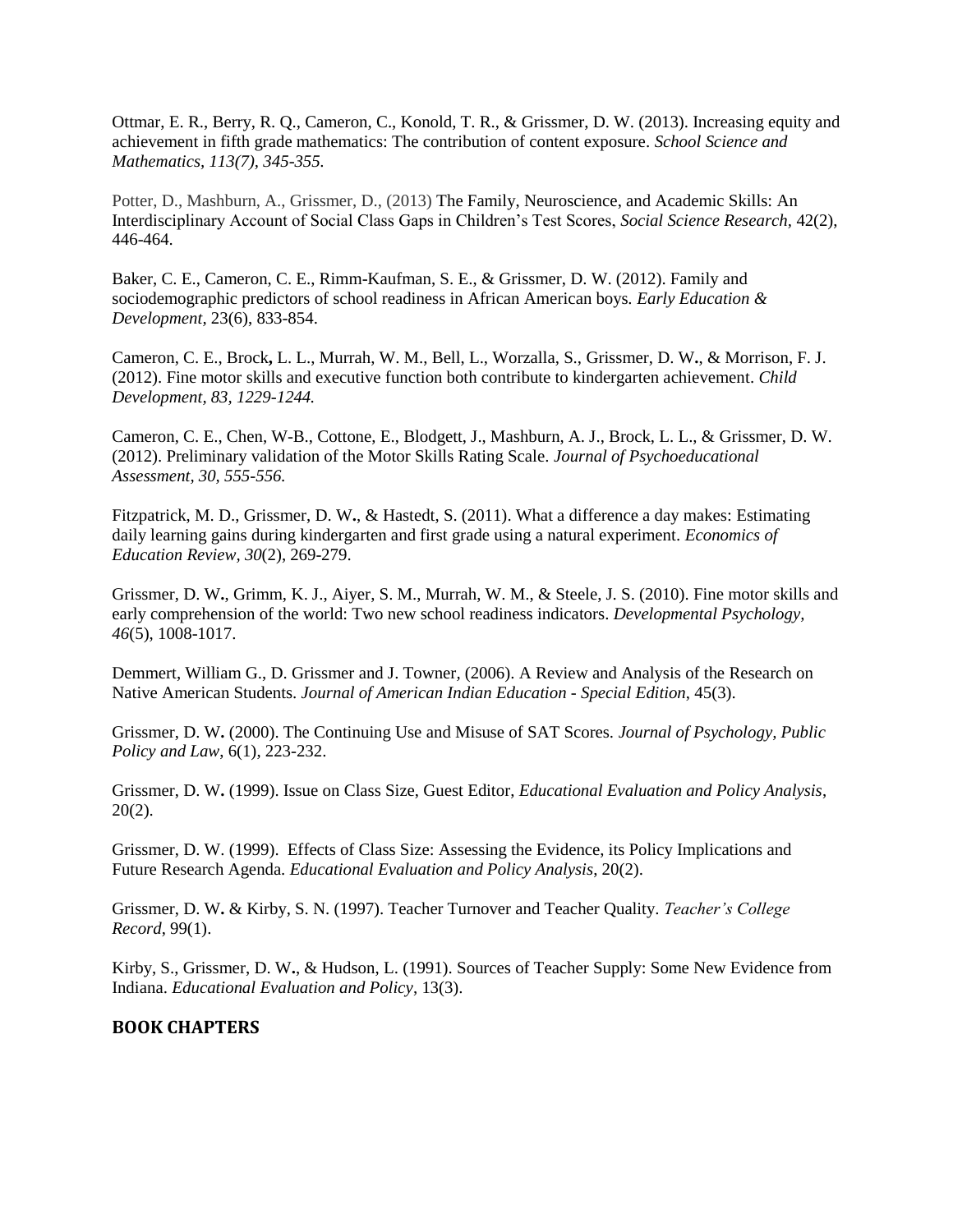Grissmer, D. W**.**, Subotnik, R., & Orland, M. (2009). *A Guide to Incorporating Multiple Methods in Randomized Controlled Trials to Assess Interventions,* Washington, D.C.: American Psychological Association.

Grissmer, D**.** & Eiseman, E. (2008). Can Gaps in the Quality of Early Environments and Non-cognitive Skills Help Explain Persisting Black-White Achievement Gaps? In J. Waldfogel & K. Magnuson (Eds.), *Steady Gains and Stalled Progress: Inequality and the Black-White Test Score Gap.* New York, NY: Russell Sage Foundation.

Flanagan, A. & Grissmer, D. W. (2007). What do National and State NAEP Scores Tell Us About the Achievement of American K-12 Students? In B. Brown (Ed.), *Key Indicators of Child and Youth Well-Being:Completing the Picture*. Psychology Press.

Grissmer, D. W**.** & Flanagan, A. (2004). The Role of Federal Resources in Closing the Achievement Gaps of Minority and Disadvantaged Students. In T. Loveless, (Ed.), *Closing the Gap: Promising Approaches to Reducing the Achievement Gap.* Washington D.C.: Brookings.

Grissmer, D. W**.** (2001). Cost-Effectiveness and Cost Benefit Analysis: The Effect of Targeting Interventions*.* In H. Levin & P. McEwan, (Eds.), *American Educational Finance Yearbook*. Washington, D.C.: American Education Finance Association.

Flanagan, A. & **Grissmer, D.** (2001). Searching for Indirect Evidence for the Effects of State Reform*.* In D. Ravich (Ed.), *Education*, Washington, D.C.: Brookings.

Grissmer, D**.** (2001). Research Directions for Understanding the Relationship of Educational Resources to Educational Outcomes. In S. Chaikind & W. Fowler (Eds.), *Education Finance in the New Millennium.* Larchmont, NY: Eye on Education.

Grissmer, D. W**.** & Ross, J. M. (Eds.), (2000). *Analytic Issues in Student Achieveme*nt. Washington, D.C.: U.S. Department of Education, NCES.

Grissmer, D**.** & Flanagan, A. (2000)*.* Improving Methodology and Data in Educational Research. In D. Grissmer & M. Ross (Eds.), *Analytic Issues in Student Achievement*. Washington, D.C.: U.S. Department of Education, NCES.

Grissmer, D., & Flanagan, A. (1999). Making Title I more effective: Lessons from recent research. *Hard work for good schools: Facts not fads in Title I reform*, (48-56). Cambridge, MA.

Grissmer, D**.**, Flanagan, A., Kawata, J., & Williamson, S. (1998). Why Did Black Test Scores Rise Rapidly in the 1970s and 1980s. In C. Jencks & M. Phillips (Eds.), *The Black-White Test Score Gap*. Washington, D.C.: Brookings.

Grissmer, D. W**.**, Kirby, S. N., Berends, M., & Williamson, S. (1998). Exploring the Rapid Rise in Black Achievement Scores in the United States (1970-1990)*.* In U. Neisser (Ed.), *The Rising Curve: Long-Term Changes in IQ and Related Measures*. Washington, D.C.: American Psychological Association.

Grissmer, D**.**, Flanagan, A., & Williamson, S. (1997). Does Money Matter for Minority and Disadvantaged Students: Assessing the New Empirical Evidence. In W. Fowler (Ed.), *Developments in School Finance: 1997* (98-212). Washington, D.C.: U.S. Department of Education, NCES.